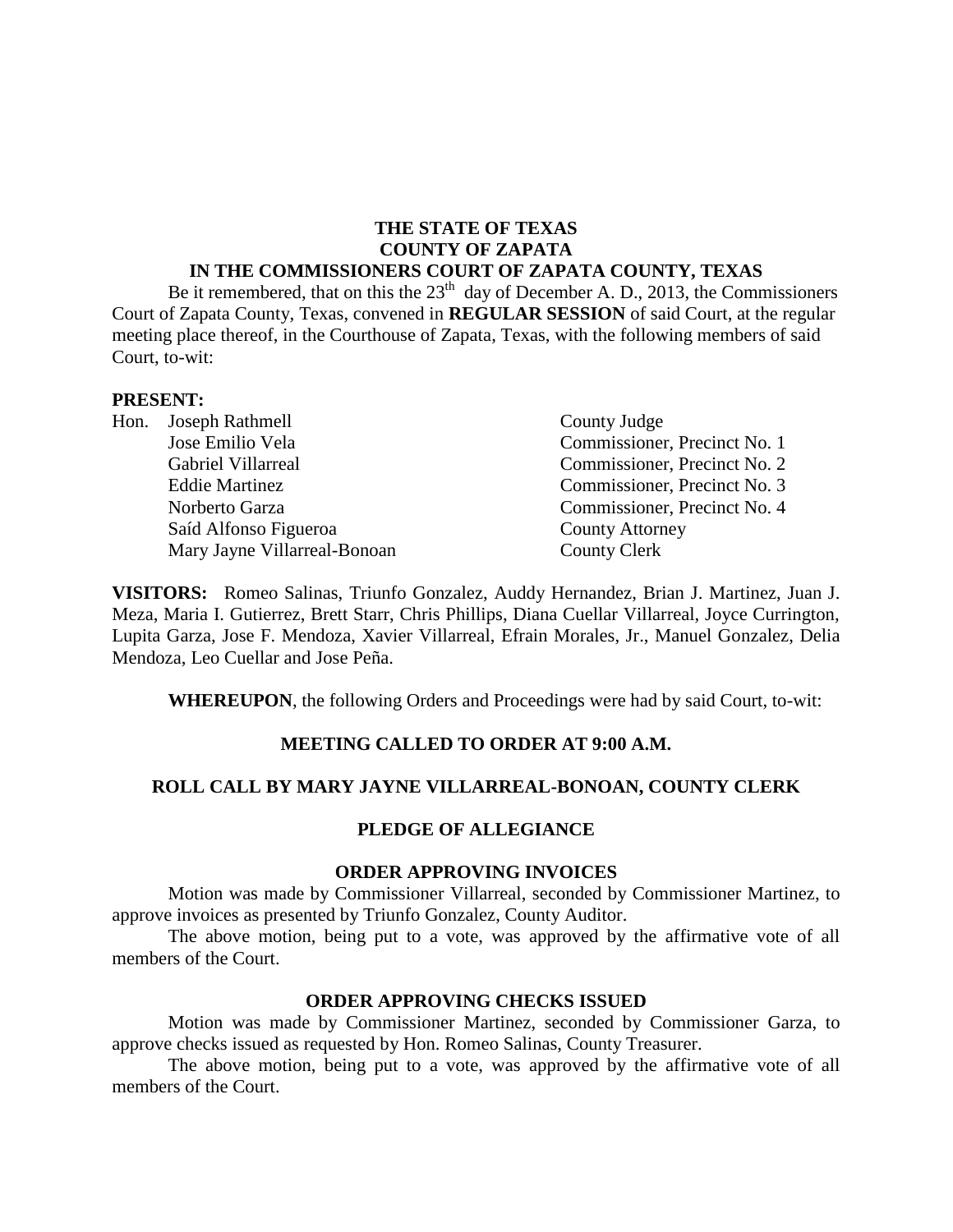# **ORDER APPROVING AGREEMENT WITH ALLISON BASS & ASSOCIATES, L.L.P FOR COMPLETION OF TXDOT COUNTY ROAD GRANT APPLICATION**

Motion was made by Commissioner Villarreal, seconded by Commissioner Garza, to approve agreement with Allison Bass & Associates, L.L.P. for the completion of the TxDot County Road Grant Application. Zapata County is eligible for approximately \$509,000.00. There is a \$5,000.00 fee by Allisson Bass & Associates, if application is not approved, NO fee will be paid to Allison Bass & Associates as requested by Hon. Joe Rathmell, County Judge.

The above motion, being put to a vote, was approved by the affirmative vote of all members of the Court.

# **ORDER APPROVING CONTRACT BETWEEN INDIGENT HEALTHCARE SOLUTIONS (HIS) AND ZAPATA COUNTY FOR USE OF HIS SOFTWARE PROGRAMAS AND RELATED MATERIALS**

Motion was made by Commissioner Garza, seconded by Commissioner Martinez, to approve a contract between Indigent Healthcare Solutions and Zapata County for the use of the HIS (Indigent Healthcare Solutions) software programs and related materials for the designated data processing system. The contract is to be reviewed by County Attorney. There is no software fee, however, there is a cost of \$1,059.00 per month with a 30 day cancellation notice as requested by Hon. Joe Rathmell, County Judge.

The above motion, being put to a vote, was approved by the affirmative vote of all members of the Court.

## **ORDER APPROVING FINANCING FOR HYDROPRO WATER METERS**

Motion was made by Commissioner Vela, seconded by Commissioner Martinez, to approve the financing for HydroPro water meters as requested by Chris Phillips, HydroPro Solutions. Only commercial and industrial meters will be replace for a total of 164 meters. The cost for Zapata County is approximately \$408,000.00 which will be paid out of the County Fund Balance – Royalties account.

The above motion, being put to a vote, was approved by the affirmative vote of Commissioner Vela, Martinez, and Garza. Commissioner Villarreal voted against. Motion Carried.

# **ORDER APPROVING TO CONTINUE LETTER OF CREDIT TO ESTABLISH STAND BY TRUST FUND FOR FINANCIAL ASSURANCE FOR CLOSURE AND POST CLOSURE OF LANDFILL**

Motion was made by Commissioner Garza, seconded by Commissioner Martinez, to approve to continue the letter of credit to establish stand by trust fund for the financial assurance for the closure and post closure of the San Ygnacio Landfill Permit No. 783 in the amount of \$514,496.00 and the closed landfill permit No. 1528 in the amount of \$259,042.00 as requested by TCEQ, Deborah Wisenski, Financial Analyst as requested by Triunfo Gonzalez, County Auditor.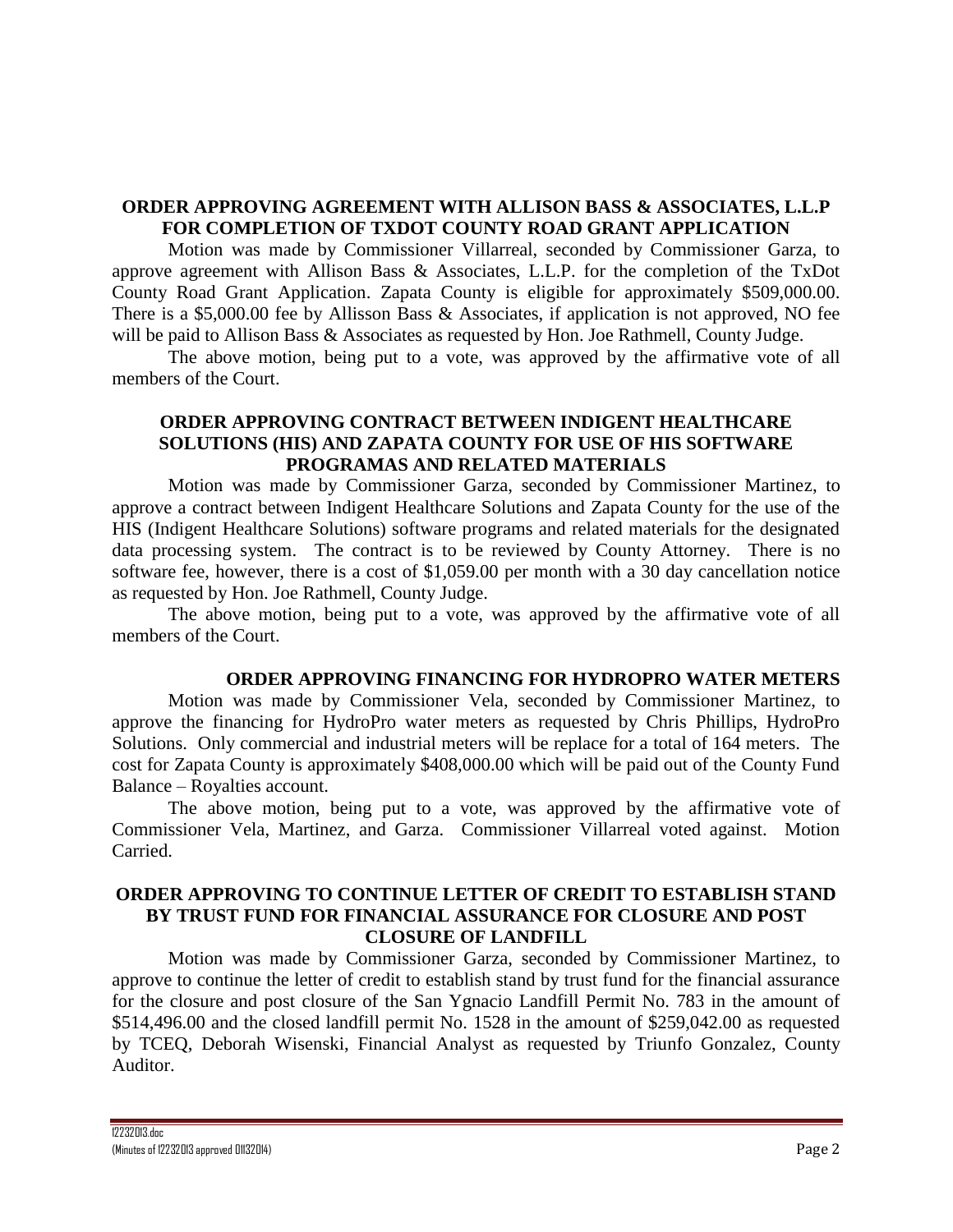The above motion, being put to a vote, was approved by the affirmative vote of all members of the Court.

#### **ORDER APPROVING CREATION OF COMPUTER PROGRAM EXPENSE LINE-ITEM FOR INDIGENT DEPARTMENT**

Motion was made by Commissioner Martinez, seconded by Commissioner Vela, to approve the creation of Computer Program expense line-item 10-640-336 for the Indigent Department as requested by Romeo Salinas, County Treasurer.

The above motion, being put to a vote, was approved by the affirmative vote of all members of the Court.

#### **ITEM DISCUSSED IN EXECUTIVE SESSION**

13. Consultation with attorney and possible action to address counter offer made by land owner for the acquisition of three (3) acres situated adjacent to the Zapata County Cemetery as requested by Said Alfonso Figueroa, County Attorney. *Executive Session is requested pursuant to Texas Government Code Title 5, Sub Chapter D, Section 551.071, Consultation with Attorney and Section 551.072 Real Property.*

#### **ORDER APPROVING INMATE AND INDIGENT HEALTHCARE RESOLUTION**

Motion was made by Commissioner Villarreal, seconded by Commissioner Garza, to approve the Inmate and Indigent Healthcare Resolution as requested by Hon. Joe Rathmell, County Judge.

The above motion, being put to a vote, was approved by the affirmative vote of all members of the Court.

# **ORDER APPROVING RESOLUTION OF ZAPATA COUNTY TEXAS OPPOSING EXPORTATION BY SAN ANTONIO WATER SYSTEM OF GROUND WATER RESOURCES FROM THE REGION**

Motion was made by Commissioner Garza, seconded by Commissioner Vela, to approve Resolution of the County of Zapata, Texas opposing exportation by the San Antonio Water System of ground water resources from the region as requested by Said Alfonso Figueroa, County Attorney.

The above motion, being put to a vote, was approved by the affirmative vote of all members of the Court.

# **MOTION WAS MADE BY COMMISSIONER GARZA, SECONDED BY COMMISSIONER MARTINEZ, TO ENTER INTO EXECUTIVE SESSION**

# **MOTION WAS MADE BY COMMISSIONER GARZA, SECONDED BY COMMISSIONER VELA, TO RETURN TO REGULAR SESSION**